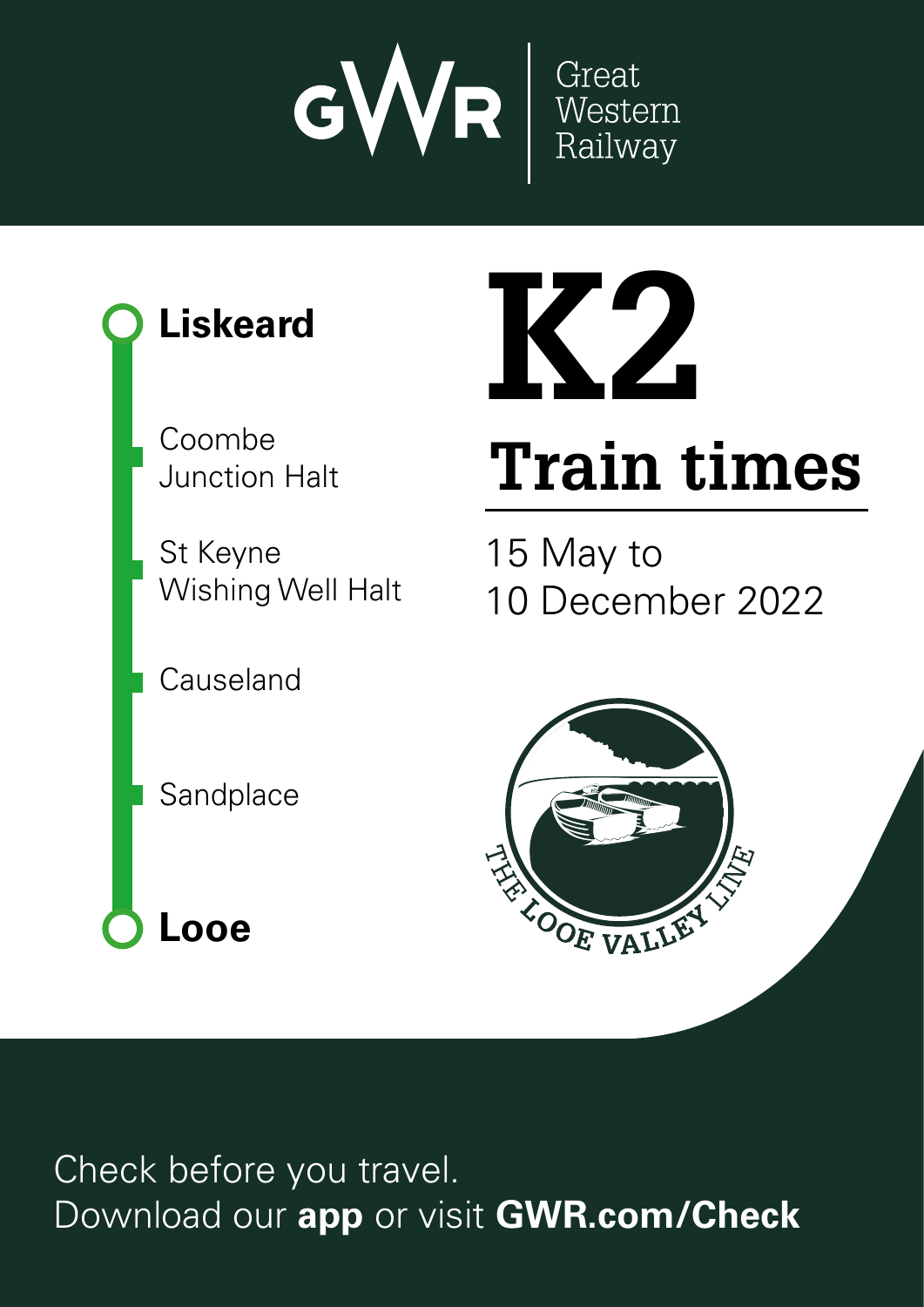#### **This timetable shows trains between Liskeard and Looe (The Looe Valley line). All services in this timetable are operated by Great Western Railway.**

## **Changes to published times**

Improvement works may affect services, especially at<br>weekends. Services may also be different on public holidays check your journey before you leave at **GWR.com/check** 

#### **Replacement buses**

Animals<sup>t</sup>, non-folding bikes, and large items of luggage can't be carried on our buse

h Assistance dogs can be carried.

#### **Penalty Fares** If you don't have a valid ticket you may have to

**VA** pay a Penalty Fare. Find out more at **GWR.com/revenueprotection**

#### **National Rail**

Ein and retwork charges apply. Calls from mobiles apply. Calls from mobiles may be higher. The second control of the second control of the second control of the second control of the second control of the second control of **nı**<br>e <mark>ot</mark><br>ed<br>s.i <mark>on</mark><br>ar<br>n b<mark>oli</mark><br>as ay itikets and checket<br>in purchase tips and conditional<br>tickets and conditional conditions and conditions are the conditions are the conditions are the conditions and<br>interactions are the conditions are the condi <mark>t (</mark><br>me<br>al **Done**<br>as a<br>as out offers, special deals<br>cilculed Find out more about train times and fares. Call **03457 48 49 50**\* (24 hours, calls may be recorded) or go to **nationalrail.co.uk**

io<br>e. **GWR**You can also find the National Rail Conditions of Travel here.

#### **PlusBus** ¬

of<br><sup>Du:</sup><br>Du: col<br>no<br>**rsl**<br>ail sy<br>Fin<br>**Fill** An add-on ticket which gives you discounted bus travel to and from many of our stations. Find out more at **plusbus.info**

#### **The Devon & Cornwall Rail Partnership**

This Partnership works to promote rail travel in the region and to improve services and facilities at our stations. Find out more at **dcrp.org.uk**

# **Devon & Cornwall RAIL PARTNERSHIP**

#### **Passenger Assist**

You can arrange help, check station accessibility, buy a ticket and reserve a seat by calling us on Freephone **0800 197 1329** or by text relay **18001 0800 197 1329** (open 0600 to 2300, 7 days a week, except Christmas Day).

You may book assistance by completing the online booking form available on our website.

#### **Station accessibility**

All of our stations are classified for their level of accessibility:

- **Category A:** This station has step-free access to all platforms
- **Category B:** This station has a degree of step-free access to the platform, which may be in both directions or in one direction only. Check details on our website

**Category C:** This station does not have step-free access to any platform

Full details can be found at **GWR.com/PassengerAssist**

# **NOTES AND SYMBOLS**

| <b>Bold</b> | Through service                  |
|-------------|----------------------------------|
| Light       | Connecting service               |
| Green       | Runs on certain days only, o     |
| $\sim$      | Milatas cas atas si la sata dese |

or has differences at some stations. Please check notes for details

**EXECUTE:** Minimum time, in minutes, you need to allow between connecting services (this is only shown at stations where this differs from the standard 5 minute allowance)<br>
PlusBus available. For more details, visit **plusb** ¬ PlusBus available. For more details, visit **plusbus.info**

**a Arrival time**<br>**d Departure t** 

**d** Departure time<br>**x** Stops on reque **x** Stops on request. Please tell the Conductor if you wish to leave. Please signal to the Driver if you wish to board

**c** Until 10 September departs at 0900

**e** From 17 September departs at 1418

**f** Until 9 September arrives at 1635

**g** From 17 September arrives at 1308<br>**h** From 17 September arrives at 1645 **h** From 17 September arrives at 1645

**j** Until 10 September arrives at 1923

# **Bags and Luggage**

You can bring up to 3 pieces of luggage, with a maximum size of 30 x 70 x 90cm. Small and medium sized bags can be stored under your seats or in the overhead racks. Large items can be stored in the dedicated luggage areas. Surfboards can't be taken on our IET trains. Look for GWR trains shown with a  $\blacksquare$  symbol in our timetables.

#### **Bikes**

You must reserve a bike space on many of our services. These are shown in our timetables. Space is limited, so we have a strict first-come, first-served policy. Book a space at<br>your nearest staffed station, through our Customer Support team, or when you buy your ticket online at **GWR.com**

#### **Short platforms**

Some stations have short platforms. In some cases, you can only join or leave the train from certain carriages. Please listen for announcements.

o:<br>ire<br><sub>i</sub>u **Free Wi-Fi and plug sockets** are available on most of our trains.

#### **Delay Repay**

**More**<br>**More**<br>**More**<br>**Bore**<br>**Bore**<br>**Bore** De<br>/ol<br>GN<br>-You are entitled to compensation if your journey has been delayed for 15 minutes or more. Find out more at **GWR.com/DelayRepay**

### **Great Western Railway Customer Panel**

#### **Transport Focus**

The UK's independent watchdog for passengers and<br>road users. Call **0300 123 2350**\* or find out more at **transportfocus.org.uk**

#### **Seat reservations on GWR services**

#### $\boxtimes$  **(Shown on our Intercity Express Trains, and some long distance regional trains)**

Reservations are recommended on many of our trains. When you try and buy a ticket, we will allocate you a seat if one is available. We leave some space for those with walk-up tickets, or who may have been disrupted.

If you buy a ticket on the day of travel, we may allocate you<br>a space instead of a specific seat. Sit in any unreserved seat in your class of travel, following any current social distancing rules as best you can.

#### **Our seat guarantee**

ruli<br> **Du**<br>
If y<br>
you e el gu<br>ea<br>titl Download our **app** or visit **GWR.com/Check** If you have a reservation on a GWR service and have to stand, you are entitled to compensation. Find out more at **GWR.com**

# **Large print timetables** are available for our partially sighted customers.

|                                             | our trains.                                                                                                                                                                                                     |            |          |                           |                 |                                                                                                                                                                                                                    | IT YOU HAVE A TESERVATION ON A GIVITY SERVICE AND HAVE TO STATIO,<br>you are entitled to compensation. Find out more at GWR.com |               |                |                 |             |  |  |  |  |
|---------------------------------------------|-----------------------------------------------------------------------------------------------------------------------------------------------------------------------------------------------------------------|------------|----------|---------------------------|-----------------|--------------------------------------------------------------------------------------------------------------------------------------------------------------------------------------------------------------------|---------------------------------------------------------------------------------------------------------------------------------|---------------|----------------|-----------------|-------------|--|--|--|--|
| led)<br>el here.                            | Delay Repay<br>You are entitled to compensation if your journey has been<br>delayed for 15 minutes or more. Find out more at<br><b>GWR.com/DelayRepay</b>                                                       |            |          |                           |                 |                                                                                                                                                                                                                    |                                                                                                                                 |               |                |                 |             |  |  |  |  |
| ivel to and<br>s.info                       | <b>Great Western Railway Customer Panel</b><br>Our panel is set up for you to tell us your thoughts and give<br>us feedback on how we are doing. Find out more at<br><b>GWR.com/Panel</b>                       |            |          |                           |                 | * Standard network charges apply. Calls from mobiles may be higher<br>All information correct at time of publication. Errors and omissions excepted.<br>Download the most up-to-date version at GWR.com/timetables |                                                                                                                                 |               |                |                 |             |  |  |  |  |
| region                                      |                                                                                                                                                                                                                 |            |          |                           |                 |                                                                                                                                                                                                                    |                                                                                                                                 |               |                |                 |             |  |  |  |  |
|                                             |                                                                                                                                                                                                                 |            |          |                           |                 |                                                                                                                                                                                                                    |                                                                                                                                 |               |                |                 |             |  |  |  |  |
|                                             |                                                                                                                                                                                                                 |            |          |                           |                 |                                                                                                                                                                                                                    |                                                                                                                                 |               |                |                 |             |  |  |  |  |
|                                             | <b>Large print timetables</b> are available for our partially sighted customers.<br>Call 03457 000 125 $*$ or email GWR.Feedback@GWR.com<br>* Standard network charges apply. Calls from mobiles may be higher. |            |          |                           |                 |                                                                                                                                                                                                                    |                                                                                                                                 |               |                |                 |             |  |  |  |  |
|                                             |                                                                                                                                                                                                                 |            |          |                           |                 | <b>Ticket office hours</b>                                                                                                                                                                                         |                                                                                                                                 | <b>Ticket</b> |                |                 | <b>Bike</b> |  |  |  |  |
| <b>Station</b>                              |                                                                                                                                                                                                                 | <b>CRS</b> | Operator | <b>Access</b><br>Category | <b>Weekdays</b> | <b>Saturdays</b>                                                                                                                                                                                                   | <b>Sundays</b>                                                                                                                  | machine       | <b>Toilets</b> | <b>Car Park</b> | Rack        |  |  |  |  |
| Causeland                                   |                                                                                                                                                                                                                 | CAU        | GW       | B                         | Unstaffed       | Unstaffed                                                                                                                                                                                                          | Unstaffed                                                                                                                       |               |                |                 |             |  |  |  |  |
| <b>Coombe Junction Halt</b>                 |                                                                                                                                                                                                                 | COE        | GW       | B                         | Unstaffed       | Unstaffed                                                                                                                                                                                                          | Unstaffed                                                                                                                       |               |                |                 |             |  |  |  |  |
| <b>Liskeard</b>                             |                                                                                                                                                                                                                 | <b>LSK</b> | GW       | B                         | 0615-1845       | 0615-1845                                                                                                                                                                                                          | 0915-1645                                                                                                                       |               | DĠ             |                 |             |  |  |  |  |
| Looe                                        |                                                                                                                                                                                                                 | LOO        | GW       | А                         | Unstaffed       | Unstaffed                                                                                                                                                                                                          | Unstaffed                                                                                                                       |               |                |                 |             |  |  |  |  |
| Plymouth                                    |                                                                                                                                                                                                                 | PLY        | GW       | A                         | 0625-2000       | 0625-1900                                                                                                                                                                                                          | 0800-2000                                                                                                                       |               |                |                 |             |  |  |  |  |
| Sandplace                                   |                                                                                                                                                                                                                 | <b>SDP</b> | GW       | А                         | Unstaffed       | Unstaffed                                                                                                                                                                                                          | Unstaffed                                                                                                                       |               |                |                 |             |  |  |  |  |
| <b>St Keyne</b><br><b>Wishing Well Halt</b> |                                                                                                                                                                                                                 | <b>SKN</b> | GW       | B                         | Unstaffed       | Unstaffed                                                                                                                                                                                                          | Unstaffed                                                                                                                       |               |                |                 |             |  |  |  |  |

#### **Operator**

GW Great Western Railway For details of accessibility at any station, check **nationalrail.co.uk**